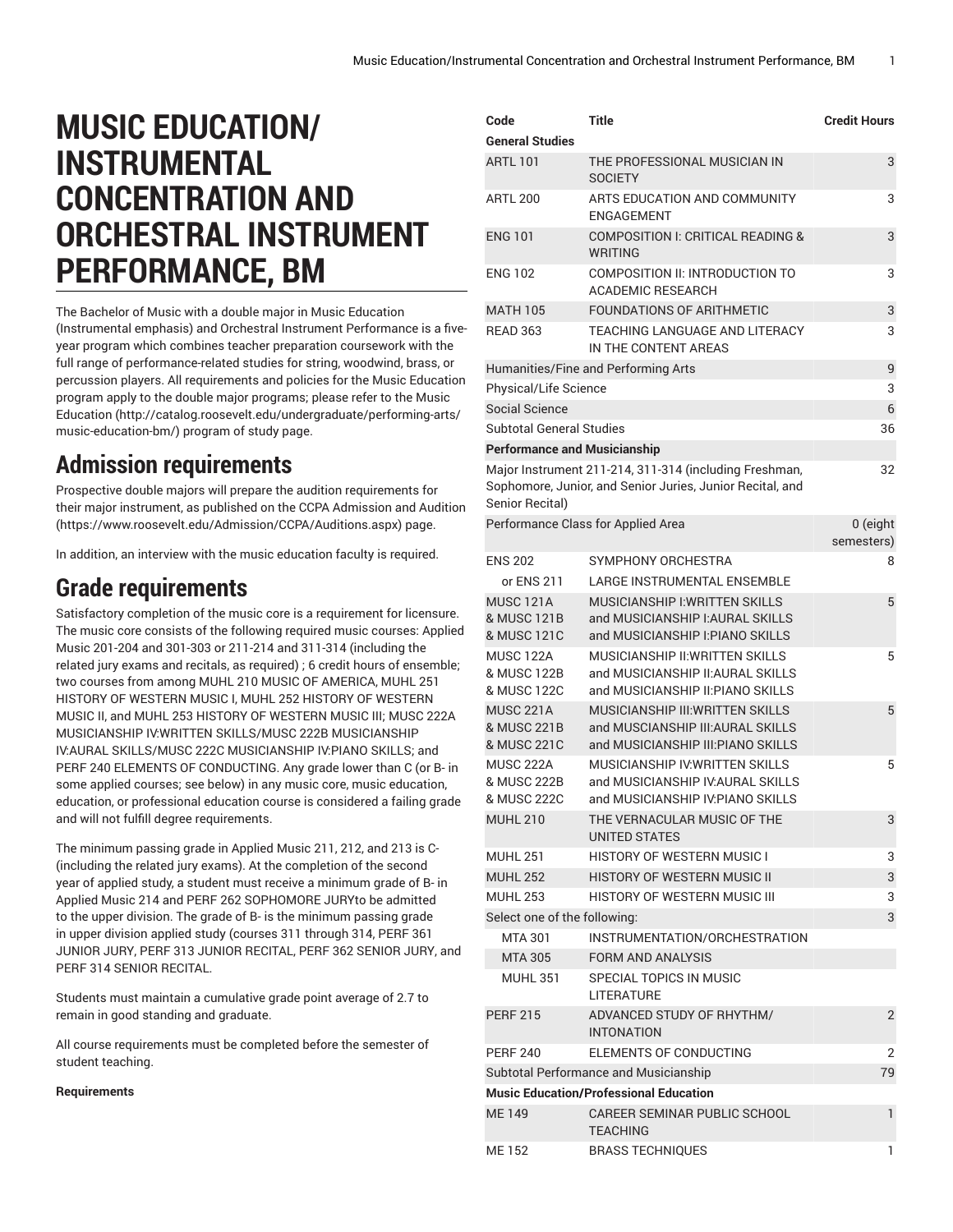| ME 153                    | <b>WOODWIND TECHNIQUES</b>                                        | 1              |
|---------------------------|-------------------------------------------------------------------|----------------|
| <b>ME154</b>              | <b>STRING TECHNIQUES</b>                                          | 1              |
| <b>ME155</b>              | PERCUSSION TECHNIQUES                                             | $\mathbf{1}$   |
| ME 161                    | CHORAL METHODS FOR<br><b>INSTRUMENTAL MAJORS</b>                  | $\overline{2}$ |
| <b>ME 200</b>             | <b>MUSIC EDUCATION LAB (seven</b><br>semesters required)          | $\Omega$       |
| MF 243                    | <b>CONDUCTING: ART &amp; TECHNIQUE</b>                            | 3              |
| ME 310                    | STUDENT TEACHING INTERNSHIP                                       | $8 - 12$       |
| ME 313                    | <b>INSTRUMENTAL METHODS FOR</b><br>ELEMENTARY/JUNIOR HIGH SCHOOL  | 3              |
| <b>ME314</b>              | <b>INSTRUMENTAL METHODS FOR</b><br><b>SENIOR HIGH SCHOOL</b>      | 3              |
| ME 337                    | MARCHING/JAZZ BAND<br><b>MANAGEMENT</b>                           | $\overline{2}$ |
| ME 350                    | METHODS FOR THE ELEMENTARY<br><b>MUSIC CLASSROOM</b>              | 3              |
| ME 352                    | SECONDARY GENERAL MUSIC<br><b>METHODS</b>                         | 3              |
| <b>ME 351</b>             | <b>ISSUES IN MUSIC EDUCATION</b>                                  | 3              |
| <b>EDUC 202</b>           | CHILD & ADOLESCENT DEVELOPMENT.<br><b>LEARNING AND MOTIVATION</b> | 3              |
| <b>SPED 219</b>           | <b>EXCEPT CHILDREN &amp; YOUTH</b>                                | 3              |
|                           | Subtotal Music Education/Professional Education                   | 41             |
| <b>Total Credit Hours</b> | 156                                                               |                |

Your degree map is a general guide suggesting courses to complete each term on the academic pathway to your degree. It is based on the most current scheduling information from your academic program. Your program's degree map is reviewed annually and updated as schedules change (although you retain the same course requirements as long as you are continuously enrolled in your degree program).

Always work closely with your academic advisor to understand curriculum requirements and scheduling, as each student's academic plan can look slightly different.

| Year 1                                                  |                     |                                                       |                     |                |
|---------------------------------------------------------|---------------------|-------------------------------------------------------|---------------------|----------------|
| Fall                                                    | <b>Credit Hours</b> | <b>Spring</b>                                         | <b>Credit Hours</b> |                |
| <b>ENG 101</b>                                          |                     | 3 ENG 102                                             |                     | 3              |
| <b>ARTL 101</b>                                         |                     | 3 MUSC 122A                                           |                     | $\overline{2}$ |
| ME 149                                                  |                     | 1 ME 153 or 155                                       |                     | 1              |
| ME 152 or 154                                           |                     | 1 MUSC 122B                                           |                     | 1              |
| <b>MUSC 121A</b>                                        |                     | 2 MUSC 122C                                           |                     | $\overline{2}$ |
| <b>MUSC 121B</b>                                        |                     | 1 Applied<br>Instrument 212 <sup>1</sup><br>2.3.4.5.6 |                     | 3              |
| <b>MUSC 121C</b>                                        |                     | 2 PERF 261                                            |                     | 1              |
| Applied<br>Instrument 211 <sup>1</sup><br>2, 3, 4, 5, 6 |                     | 3 Large Ensemble                                      |                     | 1              |
| <b>PERF 261</b>                                         |                     | 1 General Studies<br>(according to<br>requirements)   |                     | 3              |
| Large Ensemble                                          |                     | 1 Performance<br>Class                                |                     | 0              |
|                                                         |                     |                                                       |                     |                |

| Performance                                           |                     | 0                                                       |                     |              |
|-------------------------------------------------------|---------------------|---------------------------------------------------------|---------------------|--------------|
| Class                                                 |                     |                                                         |                     |              |
| Year <sub>2</sub>                                     |                     | 18                                                      |                     | 17           |
| Fall                                                  | <b>Credit Hours</b> | <b>Spring</b>                                           | <b>Credit Hours</b> |              |
| MATH 105 (or                                          |                     | 3 ME 200                                                |                     | 0            |
| higher)                                               |                     |                                                         |                     |              |
| <b>ME 200</b>                                         |                     | 0 MUHL 251                                              |                     | 3            |
| ME 152 or 154                                         |                     | 1 MUSC 222A                                             |                     | 2            |
| <b>MUHL 210</b>                                       |                     | 3 MUSC 222B                                             |                     | 1            |
| <b>MUSC 221A</b>                                      |                     | 2 MUSC 222C                                             |                     | 2            |
| <b>MUSC 221B</b>                                      |                     | 1 ME 153 or 155                                         |                     | 1            |
| <b>MUSC 221C</b>                                      |                     | 2 Applied<br>Instrument 214 <sup>1</sup><br>2, 3, 4, 5  |                     | 3            |
| Applied<br>Instrument 213 <sup>1</sup><br>2, 3, 4, 5  |                     | 3 PERF 262                                              |                     | $\mathbf{1}$ |
| <b>PERF 262</b>                                       |                     | 1 Large Ensemble                                        |                     | 1            |
| Large Ensemble                                        |                     | 1 ARTL 200                                              |                     | 3            |
| Performance<br>Class                                  |                     | 0 Performance<br>Class                                  |                     | 0            |
|                                                       |                     | 17                                                      |                     | 17           |
| Year <sub>3</sub>                                     |                     |                                                         |                     |              |
| Fall                                                  | <b>Credit Hours</b> | <b>Spring</b>                                           | <b>Credit Hours</b> |              |
| <b>ME 200</b>                                         |                     | 0 EDUC 202                                              |                     | 3            |
| <b>MUHL 252</b>                                       |                     | 3 ME 200                                                |                     | 0            |
| <b>PERF 215</b>                                       |                     | 2 General Studies<br>(according to<br>requirements)     |                     | 3            |
| <b>PERF 240</b>                                       |                     | 2 ME 243                                                |                     | 3            |
| Applied<br>Instrument 311 <sup>1,</sup><br>2, 3, 4, 5 |                     | 3 MUHL 253                                              |                     | 3            |
| <b>PERF 361</b>                                       |                     | 1 Applied<br>Instrument 312 <sup>1</sup><br>2, 3, 4, 5  |                     | 3            |
| Large Ensemble                                        |                     | 1 PERF 313                                              |                     | 1            |
| Performance<br>Class                                  |                     | 0 Large Ensemble                                        |                     | 1            |
| <b>READ 363</b>                                       |                     | 3 Performance                                           |                     | 0            |
|                                                       |                     | Class                                                   |                     |              |
|                                                       |                     | 15                                                      |                     | 17           |
| Year 4                                                |                     |                                                         |                     |              |
| Fall                                                  | <b>Credit Hours</b> | <b>Spring</b>                                           | <b>Credit Hours</b> |              |
| <b>ME 200</b>                                         |                     | 0 ME 200                                                |                     | 0            |
| <b>ME313</b>                                          |                     | 3 ME 314                                                |                     | 3            |
| <b>ME 351</b>                                         |                     | 3 ME 350                                                |                     | 3            |
| Applied<br>Instrument 313 <sup>1</sup><br>2, 3, 4, 5  |                     | 3 SPED 219                                              |                     | 3            |
| <b>PERF 362</b>                                       |                     | 1 Applied<br>Instrument 314 <sup>1,</sup><br>2, 3, 4, 5 |                     | 3            |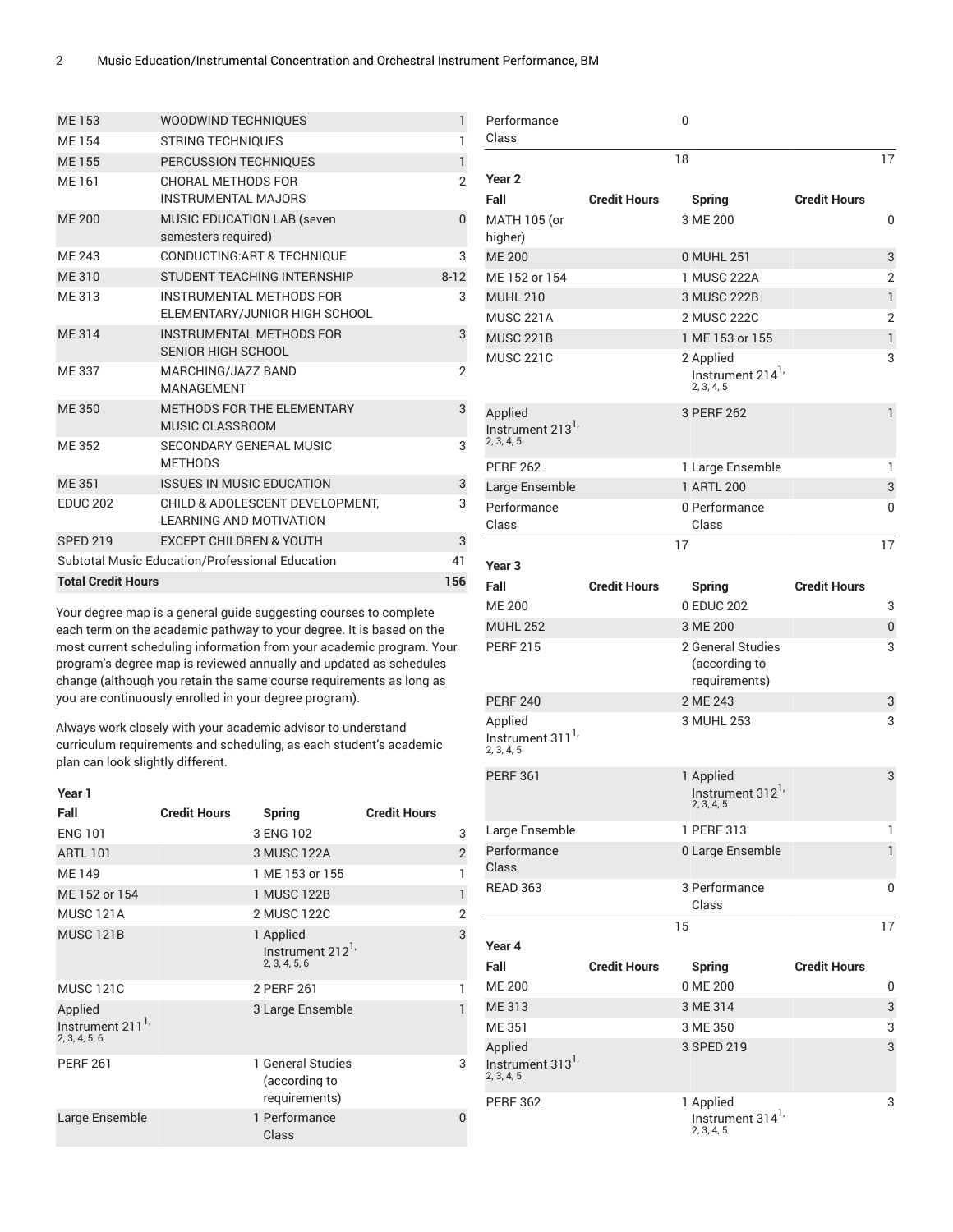| Music Academic<br>Elective                               | 3 PERF 314             |    |
|----------------------------------------------------------|------------------------|----|
| Large Ensemble                                           | 1 Large Ensemble       |    |
| <b>General Studies</b><br>(according to<br>requirements) | 3 Performance<br>Class |    |
| Performance<br>Class                                     |                        |    |
|                                                          |                        | 14 |

| Year 5                                                   |                     |                |                     |
|----------------------------------------------------------|---------------------|----------------|---------------------|
| Fall                                                     | <b>Credit Hours</b> | Spring         | <b>Credit Hours</b> |
| ME 161                                                   |                     | 2 ME 310       | $8 - 12$            |
| <b>ME 200</b>                                            |                     | 0              |                     |
| <b>ME337</b>                                             |                     | $\overline{2}$ |                     |
| <b>ME352</b>                                             |                     | 3              |                     |
| <b>General Studies</b><br>(according to<br>requirements) |                     | 3              |                     |
| <b>General Studies</b><br>(according to<br>requirements) |                     | 3              |                     |
| <b>General Studies</b><br>(according to<br>requirements) |                     | 3              |                     |
|                                                          |                     | 16             | $8 - 12$            |

Total Credit Hours 156-160

**1**

Trumpet Majors must take TRPT 211 TRUMPET (MAJOR) and TRPT 212 TRUMPET (MAJOR) for Year 1. TRPT 213 TRUMPET (MAJOR) and TRPT 214 TRUMPET (MAJOR) for Year 2. TRPT 311 TRUMPET (MAJOR) and TRPT 312 TRUMPET (MAJOR) for Year 3. TRPT 313 TRUMPET (MAJOR) and TRPT 314 TRUMPET (MAJOR)for Year 4.

**2**

Trombone Majors must take TRBN 211 TROMBONE (MAJOR) and TRBN 212 TROMBONE (MAJOR) for Year 1. TRBN 213 TROMBONE (MAJOR) and TRBN 214 TROMBONE (MAJOR) for Year 2. TRBN 311 TROMBONE (MAJOR) and TRBN 312 TROMBONE (MAJOR) for Year 3. TRBN 313 TROMBONE (MAJOR) and TRBN 314 TROMBONE (MAJOR) for Year 4.

**3**

Tuba Majors must take TUBA 211 TUBA (MAJOR) and TUBA 212 TUBA (MAJOR) for Year 1. TUBA 213 TUBA (MAJOR) and TUBA 214 TUBA (MAJOR) for Year 2. TUBA 311 TUBA (MAJOR) and TUBA 312 TUBA (MAJOR) for Year 3. TUBA 313 TUBA (MAJOR) and TUBA 314 TUBA (MAJOR) for Year 4.

**4**

French Horn Majors must take FRHN 211 FRENCH HORN (MAJOR) and FRHN 212 FRENCH HORN (MAJOR) for Year 1. FRHN 213 FRENCH HORN (MAJOR) and FRHN 214 FRENCH HORN (MAJOR) for Year 2. FRHN 311 FRENCH HORN (MAJOR) and FRHN 312 FRENCH HORN (MAJOR) for Year 3. FRHN 313 FRENCH HORN (MAJOR) and FRHN 314 FRENCH HORN (MAJOR) for Year 4.

Percussion Majors must take PER 211 PERCUSSION (MAJOR) and PER 212 PERCUSSION (MAJOR) for Year 1. PER 213 PERCUSSION (MAJOR) and PER 214 PERCUSSION (MAJOR) for Year 2. PER 311 PERCUSSION (MAJOR) and PER 312 PERCUSSION (MAJOR) for Year 3. PER 313 PERCUSSION (MAJOR) and PER 314 PERCUSSION (MAJOR) for Year 4.

Euphonium Majors must take EUPH 211 EUPHONIUM (MAJOR) and EUPH 212 EUPHONIUM (MAJOR) for Year 1. EUPH 213 and EUPH 214 EUPHONIUM (MAJOR) for Year 2. EUPH 311 and EUPH 312 EUPHONIUM (MAJOR) for Year 3. EUPH 313 EUPHONIUM (MAJOR) and EUPH 314 EUPHONIUM (MAJOR) for Year 4.

Your degree map is a general guide suggesting courses to complete each term on the academic pathway to your degree. It is based on the most current scheduling information from your academic program. Your program's degree map is reviewed annually and updated as schedules change (although you retain the same course requirements as long as you are continuously enrolled in your degree program).

Always work closely with your academic advisor to understand curriculum requirements and scheduling, as each student's academic plan can look slightly different.

#### **Year 1**

**5**

**6**

| Fall                                                  | <b>Credit Hours</b> | Spring                                                 | <b>Credit Hours</b> |                |
|-------------------------------------------------------|---------------------|--------------------------------------------------------|---------------------|----------------|
| <b>ENG 101</b>                                        |                     | 3 ENG 102                                              |                     | 3              |
| <b>ARTL 101</b>                                       |                     | 3 MUSC 122A                                            |                     | $\overline{2}$ |
| <b>ME149</b>                                          |                     | 1 ME 153 or 155                                        |                     | 1              |
| ME 152 or 154                                         |                     | 1 MUSC 122B                                            |                     | $\mathbf{1}$   |
| <b>MUSC 121A</b>                                      |                     | 2 MUSC 122C                                            |                     | $\overline{2}$ |
| <b>MUSC 121B</b>                                      |                     | 1 Applied<br>Instrument 212 <sup>1</sup><br>2, 3, 4, 5 |                     | 3              |
| <b>MUSC 121C</b>                                      |                     | 2 PERF 261                                             |                     | 1              |
| Applied<br>Instrument 211 <sup>1,</sup><br>2, 3, 4, 5 |                     | 3 Large Ensemble                                       |                     | $\mathbf{1}$   |
| <b>PERF 261</b>                                       |                     | 1 General Studies<br>(according to<br>requirements)    |                     | 3              |
| Large Ensemble                                        |                     | 1 Performance<br>Class                                 |                     | $\overline{0}$ |
| Performance<br>Class                                  |                     | $\mathbf{0}$                                           |                     |                |
|                                                       |                     | 18                                                     |                     | 17             |
| Year <sub>2</sub>                                     |                     |                                                        |                     |                |
| Fall                                                  | <b>Credit Hours</b> | Spring                                                 | <b>Credit Hours</b> |                |
| MATH 105 (or<br>higher)                               |                     | 3 ME 200                                               |                     | $\mathbf 0$    |
| <b>ME 200</b>                                         |                     | 0 MUHL 251                                             |                     | 3              |
| ME 152 or 154                                         |                     | 1 MUSC 222A                                            |                     | 2              |
| <b>MUHL 210</b>                                       |                     | 3 MUSC 222B                                            |                     | $\mathbf{1}$   |
| <b>MUSC 221A</b>                                      |                     | 2 MUSC 222C                                            |                     | $\overline{2}$ |
| <b>MUSC 221B</b>                                      |                     | 1 ME 153 or 155                                        |                     | $\mathbf{1}$   |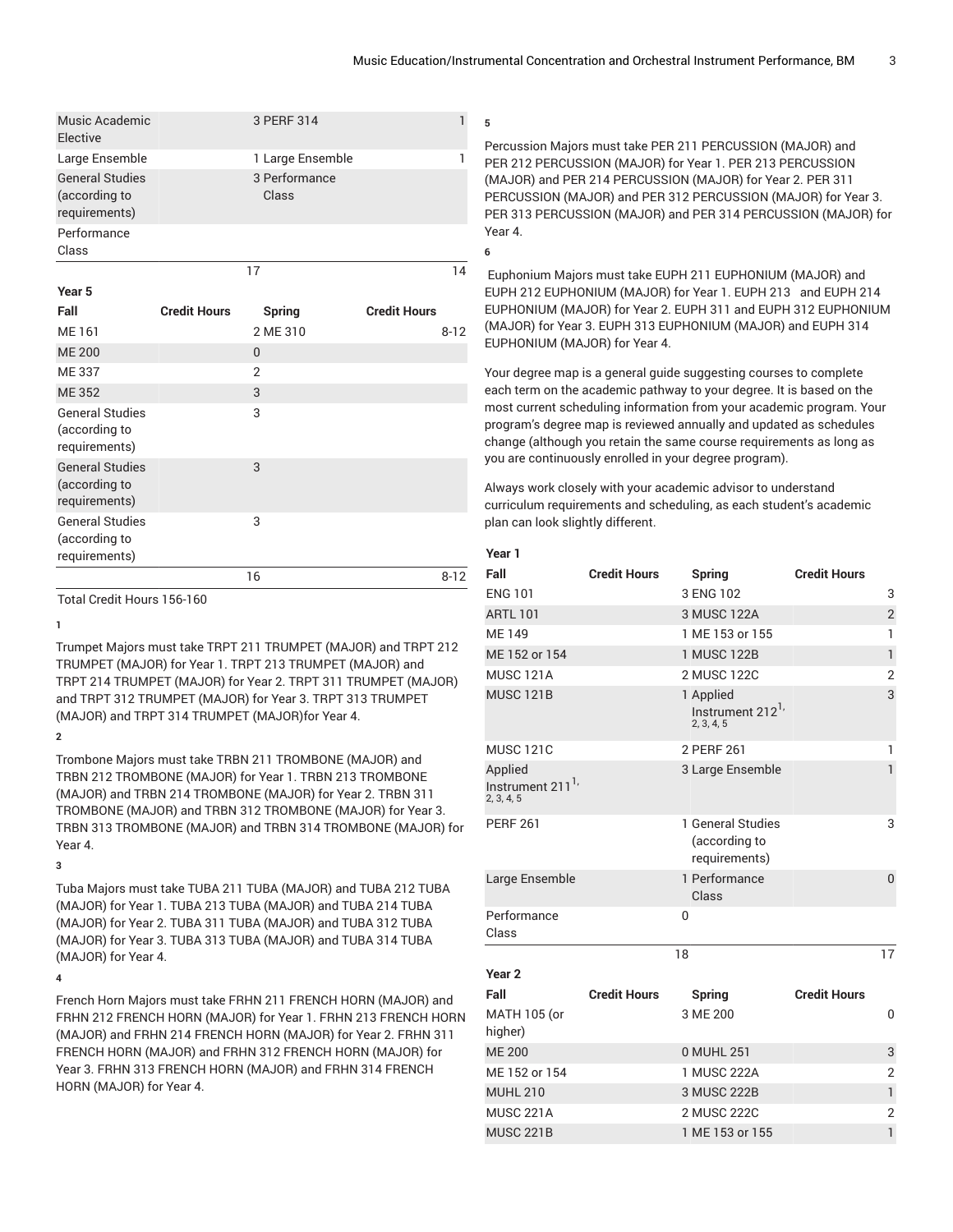| <b>MUSC 221C</b>                                      |                     | 2 Applied<br>Instrument 214 <sup>1,</sup><br>2, 3, 4, 5 |                     | 3        |
|-------------------------------------------------------|---------------------|---------------------------------------------------------|---------------------|----------|
| Applied<br>Instrument 213 <sup>1,</sup><br>2, 3, 4, 5 |                     | 3 PERF 262                                              |                     | 1        |
| <b>PERF 262</b>                                       |                     | 1 Large Ensemble                                        |                     | 1        |
| Large Ensemble                                        |                     | 1 ARTL 200                                              |                     | 3        |
| Performance                                           |                     | 0 Performance                                           |                     | 0        |
| Class                                                 |                     | Class                                                   |                     |          |
|                                                       |                     | 17                                                      |                     | 17       |
| Year <sub>3</sub>                                     |                     |                                                         |                     |          |
| Fall                                                  | <b>Credit Hours</b> | <b>Spring</b>                                           | <b>Credit Hours</b> |          |
| <b>ME 200</b>                                         |                     | 0 EDUC 202                                              |                     | 3        |
| <b>MUHL 252</b>                                       |                     | 3 ME 200                                                |                     | 0        |
| <b>PERF 215</b>                                       |                     | 2 General Studies                                       |                     | 3        |
|                                                       |                     | (according to                                           |                     |          |
|                                                       |                     | requirements)                                           |                     |          |
| <b>PERF 240</b>                                       |                     | 2 ME 243                                                |                     | 3        |
| Applied<br>Instrument 311 <sup>1</sup><br>2, 3, 4, 5  |                     | 3 MUHL 253                                              |                     | 3        |
| <b>PERF 361</b>                                       |                     | 1 Applied<br>Instrument 312 <sup>1,</sup><br>2, 3, 4, 5 |                     | 3        |
| Large Ensemble                                        |                     | 1 PERF 313                                              |                     | 1        |
| Performance<br>Class                                  |                     | 0 Large Ensemble                                        |                     | 1        |
|                                                       |                     |                                                         |                     |          |
| <b>READ 363</b>                                       |                     | 3 Performance<br>Class                                  |                     | 0        |
|                                                       |                     | 15                                                      |                     | 17       |
| Year 4                                                |                     |                                                         |                     |          |
| Fall                                                  | <b>Credit Hours</b> | <b>Spring</b>                                           | <b>Credit Hours</b> |          |
| <b>ME 200</b>                                         |                     | 0 ME 200                                                |                     | 0        |
| ME 313                                                |                     | 3 ME 314                                                |                     | 3        |
| <b>ME351</b>                                          |                     | 3 ME 350                                                |                     | 3        |
| Applied<br>Instrument 313 <sup>1</sup><br>2, 3, 4, 5  |                     | 3 SPED 219                                              |                     | 3        |
| <b>PERF 362</b>                                       |                     | 1 Applied<br>Instrument 314 <sup>1,</sup><br>2, 3, 4, 5 |                     | 3        |
| Music Academic<br>Elective                            |                     | 3 PERF 314                                              |                     | 1        |
| Large Ensemble                                        |                     | 1 Large Ensemble                                        |                     | 1        |
| <b>General Studies</b>                                |                     | 3 Performance                                           |                     |          |
| (according to<br>requirements)                        |                     | Class                                                   |                     |          |
| Performance                                           |                     |                                                         |                     |          |
| Class                                                 |                     |                                                         |                     |          |
|                                                       |                     | 17                                                      |                     | 14       |
| Year 5                                                |                     |                                                         |                     |          |
| Fall                                                  | <b>Credit Hours</b> | <b>Spring</b>                                           | <b>Credit Hours</b> |          |
| ME 161<br><b>ME 200</b>                               |                     | 2 ME 310<br>0                                           |                     | $8 - 12$ |

|                                                          | 16 | 8-12 |
|----------------------------------------------------------|----|------|
| <b>General Studies</b><br>(according to<br>requirements) | 3  |      |
| <b>General Studies</b><br>(according to<br>requirements) | 3  |      |
| <b>General Studies</b><br>(according to<br>requirements) | 3  |      |
| <b>ME352</b>                                             | 3  |      |
| ME 337                                                   | 2  |      |

Total Credit Hours 156-160

**1**

**2**

**3**

**4**

**5**

Violin Majors must take VLN 211 VIOLIN (MAJOR) and VLN 212 VIOLIN (MAJOR) for Year 1. VLN 213 VIOLIN (MAJOR) and VLN 214 VIOLIN (MAJOR) for Year 2. VLN 311 VIOLIN (MAJOR) and VLN 312 VIOLIN (MAJOR) for Year 3. VLN 313 VIOLIN (MAJOR) and VLN 314 VIOLIN (MAJOR) for Year 4.

Viola Majors must take VLA 211 VIOLA (MAJOR) and VLA 212 VIOLA (MAJOR) for Year 1. VLA 213 VIOLA (MAJOR) and VLA 214 VIOLA (MAJOR) for Year 2. VLA 311 VIOLA (MAJOR) and VLA 312 VIOLA (MAJOR) for Year 3. VLA 313 VIOLA (MAJOR) and VLA 314 VIOLA (MAJOR) for Year 4.

Violoncello Majors must take VCEL 211 VIOLONCELLO (MAJOR) and VCEL 212 VIOLONCELLO (MAJOR) for Year 1. VCEL 213 VIOLONCELLO (MAJOR) and VCEL 214 VIOLONCELLO (MAJOR) for Year 2. VCEL 311 VIOLONCELLO (MAJOR) and VCEL 312 VIOLONCELLO (MAJOR) for Year 3. VCEL 313 VIOLONCELLO (MAJOR) and VCEL 314 VIOLONCELLO (MAJOR) for Year 4.

Double Bass Majors must take STB 211 DOUBLE BASS (MAJOR) and STB 212 DOUBLE BASS (MAJOR) for Year 1. STB 213 DOUBLE BASS (MAJOR) and STB 214 DOUBLE BASS (MAJOR) for Year 2. STB 311 DOUBLE BASS (MAJOR) and STB 312 DOUBLE BASS (MAJOR) for Year 3. STB 313 DOUBLE BASS (MAJOR) and STB 314 DOUBLE BASS (MAJOR) for Year 4.

Harp Majors must take HARP 211 HARP (MAJOR) and HARP 212 HARP (MAJOR) for Year 1. HARP 213 HARP (MAJOR) and HARP 214 HARP (MAJOR) for Year 2. HARP 311 HARP (MAJOR) and HARP 312 HARP (MAJOR) for Year 3. HARP 313 HARP (MAJOR) and HARP 314 HARP (MAJOR) for Year 4.

Your degree map is a general guide suggesting courses to complete each term on the academic pathway to your degree. It is based on the most current scheduling information from your academic program. Your program's degree map is reviewed annually and updated as schedules change (although you retain the same course requirements as long as you are continuously enrolled in your degree program).

Always work closely with your academic advisor to understand curriculum requirements and scheduling, as each student's academic plan can look slightly different.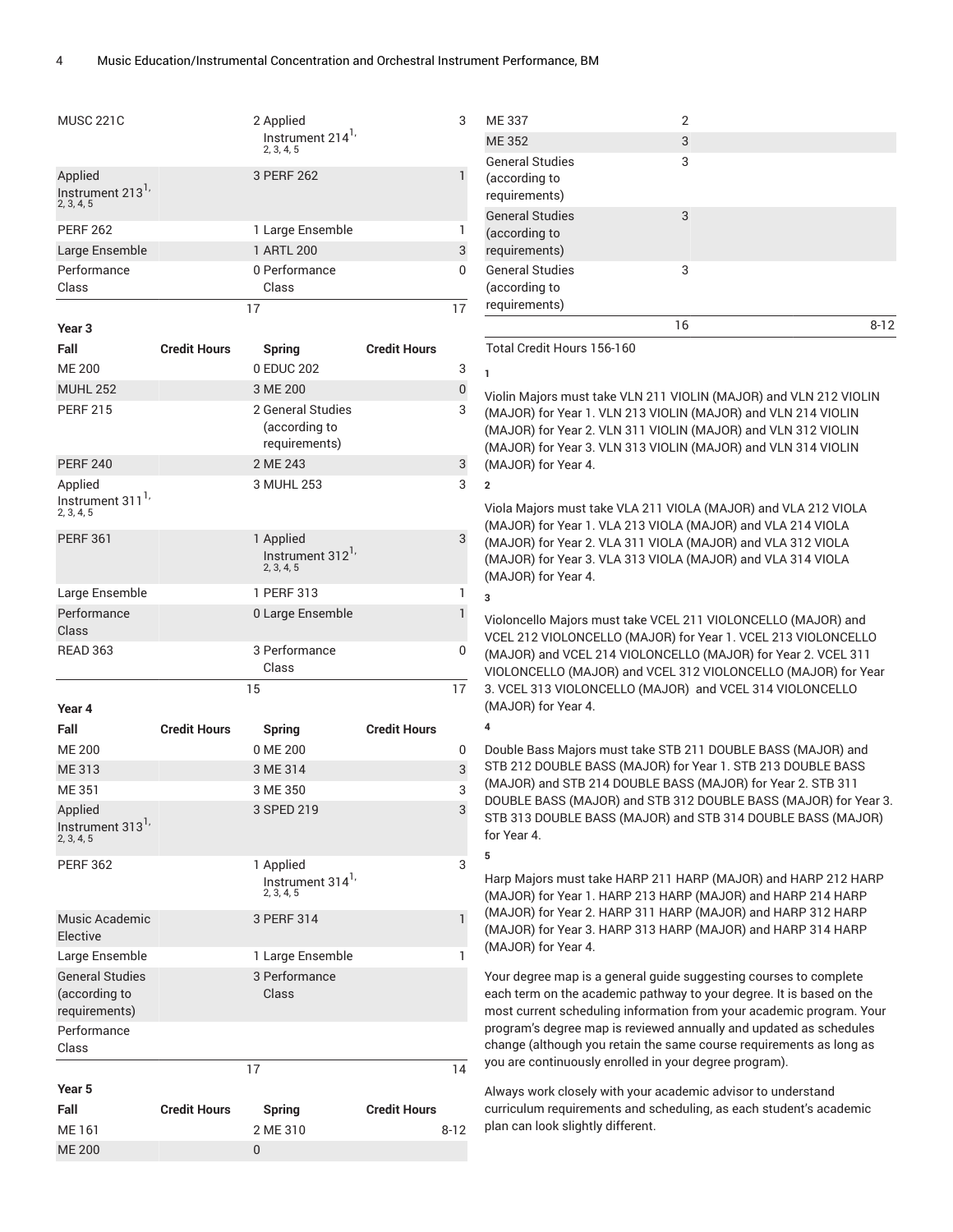| Year 1                                                |                     |                                                         |                     |                |
|-------------------------------------------------------|---------------------|---------------------------------------------------------|---------------------|----------------|
| Fall                                                  | <b>Credit Hours</b> | <b>Spring</b>                                           | <b>Credit Hours</b> |                |
| <b>ENG 101</b>                                        |                     | 3 ENG 102                                               |                     | 3              |
| <b>ARTL 101</b>                                       |                     | 3 MUSC 122A                                             |                     | $\overline{2}$ |
| ME 149                                                |                     | 1 ME 153 or 155                                         |                     | 1              |
| ME 152 or 154                                         |                     | 1 MUSC 122B                                             |                     | $\mathbf{1}$   |
| <b>MUSC 121A</b>                                      |                     | 2 MUSC 122C                                             |                     | 2              |
| <b>MUSC 121B</b>                                      |                     | 1 Applied<br>Instrument 212 <sup>1,</sup><br>2, 3, 4, 5 |                     | 3              |
| <b>MUSC 121C</b>                                      |                     | 2 PERF 261                                              |                     | 1              |
| Applied<br>Instrument 211 <sup>1</sup><br>2, 3, 4, 5  |                     | 3 Large Ensemble                                        |                     | 1              |
| <b>PERF 261</b>                                       |                     | 1 General Studies<br>(according to<br>requirements)     |                     | 3              |
| Large Ensemble                                        |                     | 1 Performance<br>Class                                  |                     | 0              |
| Performance<br>Class                                  |                     | 0                                                       |                     |                |
|                                                       |                     | 18                                                      |                     | 17             |
| Year <sub>2</sub>                                     |                     |                                                         |                     |                |
| Fall                                                  | <b>Credit Hours</b> | <b>Spring</b>                                           | <b>Credit Hours</b> |                |
| <b>MATH 105 (or</b><br>higher)                        |                     | 3 ME 200                                                |                     | 0              |
| <b>ME 200</b>                                         |                     | 0 MUHL 251                                              |                     | 3              |
| ME 152 or 154                                         |                     | 1 MUSC 222A                                             |                     | 2              |
| <b>MUHL 210</b>                                       |                     | 3 MUSC 222B                                             |                     | $\mathbf{1}$   |
| <b>MUSC 221A</b>                                      |                     | 2 MUSC 222C                                             |                     | 2              |
| <b>MUSC 221B</b>                                      |                     | 1 ME 153 or 155                                         |                     | 1              |
| <b>MUSC 221C</b>                                      |                     | 2 Applied<br>Instrument 214 <sup>1,</sup><br>2, 3, 4, 5 |                     | 3              |
| Applied<br>Instrument 213 <sup>1,</sup><br>2, 3, 4, 5 |                     | 3 PERF 262                                              |                     | 1              |
| <b>PERF 262</b>                                       |                     | 1 Large Ensemble                                        |                     | 1              |
| Large Ensemble                                        |                     | 1 ARTL 200                                              |                     | 3              |
| Performance<br>Class                                  |                     | 0 Performance<br>Class                                  |                     | 0              |
| Year <sub>3</sub>                                     |                     | 17                                                      |                     | 17             |
| Fall                                                  | <b>Credit Hours</b> | <b>Spring</b>                                           | <b>Credit Hours</b> |                |
| <b>ME 200</b>                                         |                     | 0 EDUC 202                                              |                     | 3              |
| <b>MUHL 252</b>                                       |                     | 3 ME 200                                                |                     | 0              |
| <b>PERF 215</b>                                       |                     | 2 General Studies<br>(according to<br>requirements)     |                     | 3              |
| <b>PERF 240</b>                                       |                     | 2 ME 243                                                |                     | 3              |
| Applied<br>Instrument 311 <sup>1,</sup><br>2, 3, 4, 5 |                     | 3 MUHL 253                                              |                     | 3              |

| <b>PERF 361</b>                           |                     | 1 Applied<br>Instrument 312 <sup>1,</sup><br>2, 3, 4, 5 |                     | 3        |
|-------------------------------------------|---------------------|---------------------------------------------------------|---------------------|----------|
| Large Ensemble                            |                     | 1 PERF 313                                              |                     | 1        |
| Performance                               |                     | 0 Large Ensemble                                        |                     | 1        |
| Class                                     |                     |                                                         |                     |          |
| <b>READ 363</b>                           |                     | 3 Performance<br>Class                                  |                     | 0        |
|                                           |                     | 15                                                      |                     | 17       |
| Year 4                                    |                     |                                                         |                     |          |
| Fall                                      | <b>Credit Hours</b> | <b>Spring</b>                                           | <b>Credit Hours</b> |          |
| <b>ME 200</b>                             |                     | 0 ME 200                                                |                     | 0        |
| ME 313                                    |                     | 3 ME 314                                                |                     | 3        |
| <b>ME 351</b>                             |                     | 3 ME 350                                                |                     | 3        |
| Applied                                   |                     | 3 SPED 219                                              |                     | 3        |
| Instrument 313 <sup>1</sup><br>2, 3, 4, 5 |                     |                                                         |                     |          |
| <b>PERF 362</b>                           |                     | 1 Applied                                               |                     | 3        |
|                                           |                     | Instrument 314 <sup>1,</sup><br>2, 3, 4, 5              |                     |          |
| Music Academic<br>Elective                |                     | 3 PERF 314                                              |                     | 1        |
| Large Ensemble                            |                     | 1 Large Ensemble                                        |                     | 1        |
| <b>General Studies</b>                    |                     | 3 Performance                                           |                     |          |
| (according to                             |                     | Class                                                   |                     |          |
| requirements)                             |                     |                                                         |                     |          |
| Performance                               |                     |                                                         |                     |          |
| Class                                     |                     |                                                         |                     |          |
|                                           |                     | 17                                                      |                     | 14       |
| Year <sub>5</sub>                         |                     |                                                         |                     |          |
| Fall                                      | <b>Credit Hours</b> | <b>Spring</b>                                           | <b>Credit Hours</b> |          |
| ME 161                                    |                     | 2 ME 310                                                |                     | $8 - 12$ |
| <b>ME 200</b>                             |                     | 0                                                       |                     |          |
| ME 337                                    |                     | 2                                                       |                     |          |
| <b>ME 352</b>                             |                     | 3                                                       |                     |          |
| <b>General Studies</b>                    |                     | 3                                                       |                     |          |
| (according to<br>requirements)            |                     |                                                         |                     |          |
| <b>General Studies</b>                    |                     | 3                                                       |                     |          |
| (according to<br>requirements)            |                     |                                                         |                     |          |
| <b>General Studies</b>                    |                     | 3                                                       |                     |          |
| (according to                             |                     |                                                         |                     |          |
| requirements)                             |                     |                                                         |                     |          |
|                                           |                     | 16                                                      |                     | $8 - 12$ |
| Total Credit Hours 156-160                |                     |                                                         |                     |          |

**1**

Flute Majors must take FLT 211 FLUTE (MAJOR) and FLT 212 FLUTE (MAJOR) for Year 1. FLT 213 FLUTE (MAJOR) and FLT 214 FLUTE (MAJOR) for Year 2. FLT 311 FLUTE (MAJOR) and FLT 312 FLUTE (MAJOR) for Year 3. FLT 313 FLUTE (MAJOR) and FLT 314 FLUTE (MAJOR) for Year 4.